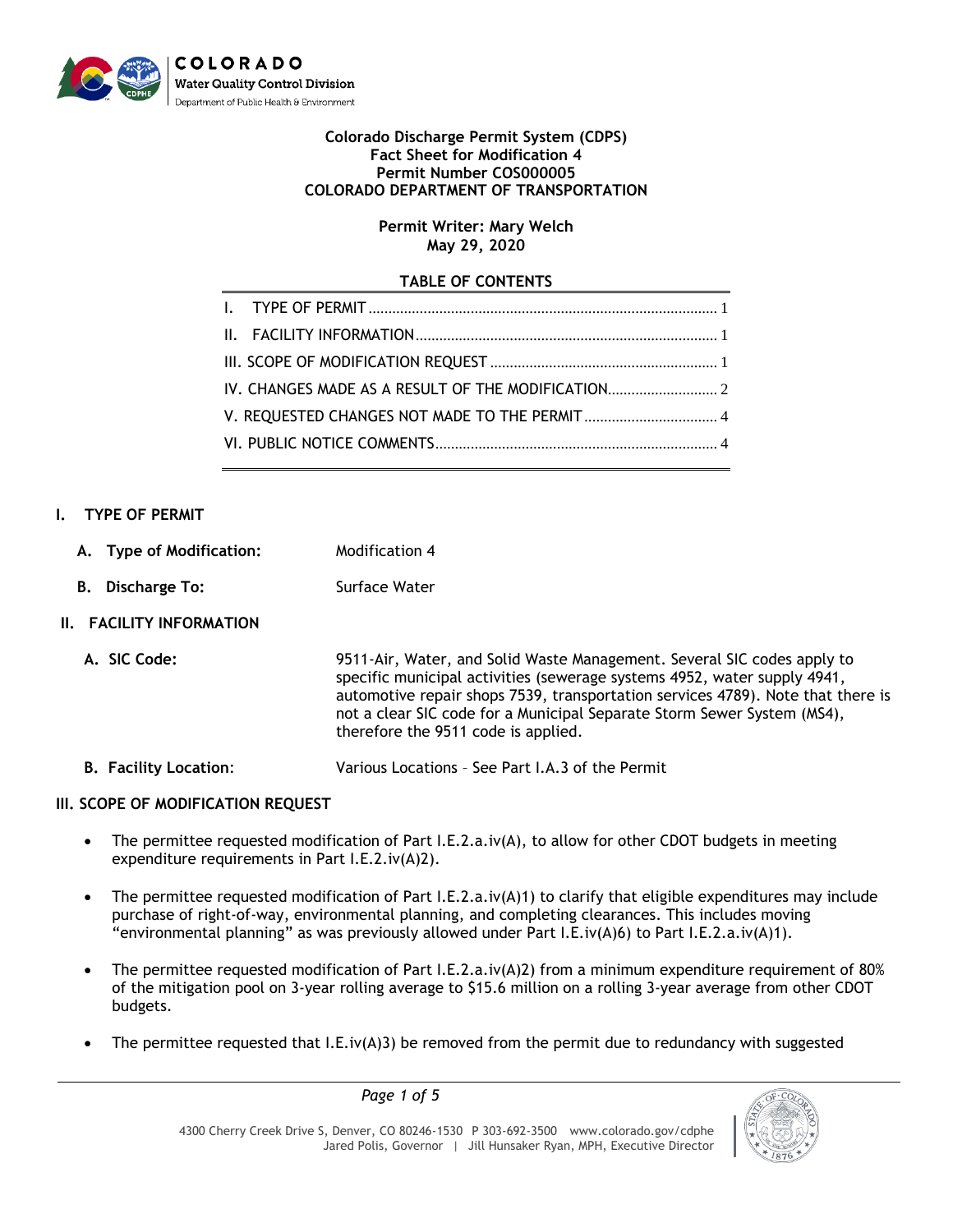rewording to Part I.E.2.a.iv(A)1).

- The permittee requested Part I.E.2.a.iv(A)5) be modified to slightly reword.
- The permittee requested consistently referring to Permanent Water Quality Pool throughout the permit, and omitting the term "mitigation" from permit references to "Permanent Water Quality Mitigation Pool".
- The permittee requested modification of the compliance schedule in Part I.H., Table 2, Permit Condition Part I.E.2.a.iv(A)2) from September 1, 2016 to January 1, 2017.
- The permittee requested modification of annual reporting requirements in Part I.I, corresponding to the changes requested in other parts.
- The permittee requested that the modification be retroactive to August 15, 2019 when the modification was first requested.

#### <span id="page-1-0"></span>**IV. CHANGES MADE AS A RESULT OF THE MODIFICATION**

 The division has modified Part I.E.2.a.iv(A)2) to allow CDOT to substitute expenditures from other CDOT budgets for expenditures from the mitigation pool. The purpose of the mitigation pool is to associate costs with implementation of control measures to the maximum extent practicable. As described in the July 28, 2015 fact sheet, CDOT tracked costs over a three year period to estimate that 6.5 million was spent installing permanent water quality control measures. The current permit requires CDOT to establish a pool for installing permanent control measures. The permit requires CDOT to contribute 6.5 million per year to the pool and spend 80% of the pool on a 3-year rolling average. Since issuance of the current permit, CDOT has found that projects funded by the mitigation pool can take several years to complete. This is beyond the three year period CDOT used to estimate the annual average expenditure of 6.5 million per year. In light of spending delays, CDOT often uses other budgets outside the pool to fund control measures to satisfy requirements of Part I.E.2.a. Aside from the funding source, these projects would otherwise meet the requirements of the permanent water quality mitigation pool. In order to balance the requirements to install control measures with requirements to meet pool expenditure requirements, CDOT periodically reimburses other budgets from the mitigation pool. CDOT has indicated that this is problematic because in order to comply with permit requirements for fund expenditures they might need to interrupt or postpone a mitigation pool's project in order to make these reimbursements.

CDOT has therefore requested additional flexibility by allowing non-pool sources to satisfy the permit expenditure requirements in Part I.E.2.a.iv (Permanent Water Quality Control Management). More specifically, the permittee requested that expenditure requirements for the permanent water quality mitigation pool be extended to include payments made from other CDOT budgets besides the pool.

The division is modifying the permit to allow expenditures from other CDOT budgets to meet expenditure requirements because this will enable more efficient implementation of permanent water quality control measures. The modification restricts qualifying expenditures to the same permit requirements that apply to funds spent from the mitigation pool.

 CDOT requested that Part I.E.2.a.iv(A)2) permit be modified to require a fixed amount of 15.6 million instead of 80% of the pool over a 3-year rolling average. The division agrees to modifying Part I.E.2.a.iv(A)2) to simplify and allow for more flexibility to cover longer term projects. The existing permit specifies that 80% of the pool must be spent over a 3-year rolling average. This amount is calculated from the pool's balance on any given date on and following September 1, 2016 and is based on the previous three years. The minimum expenditure requirement would therefore vary based on a daily balance, that is,

*Page 2 of 5*

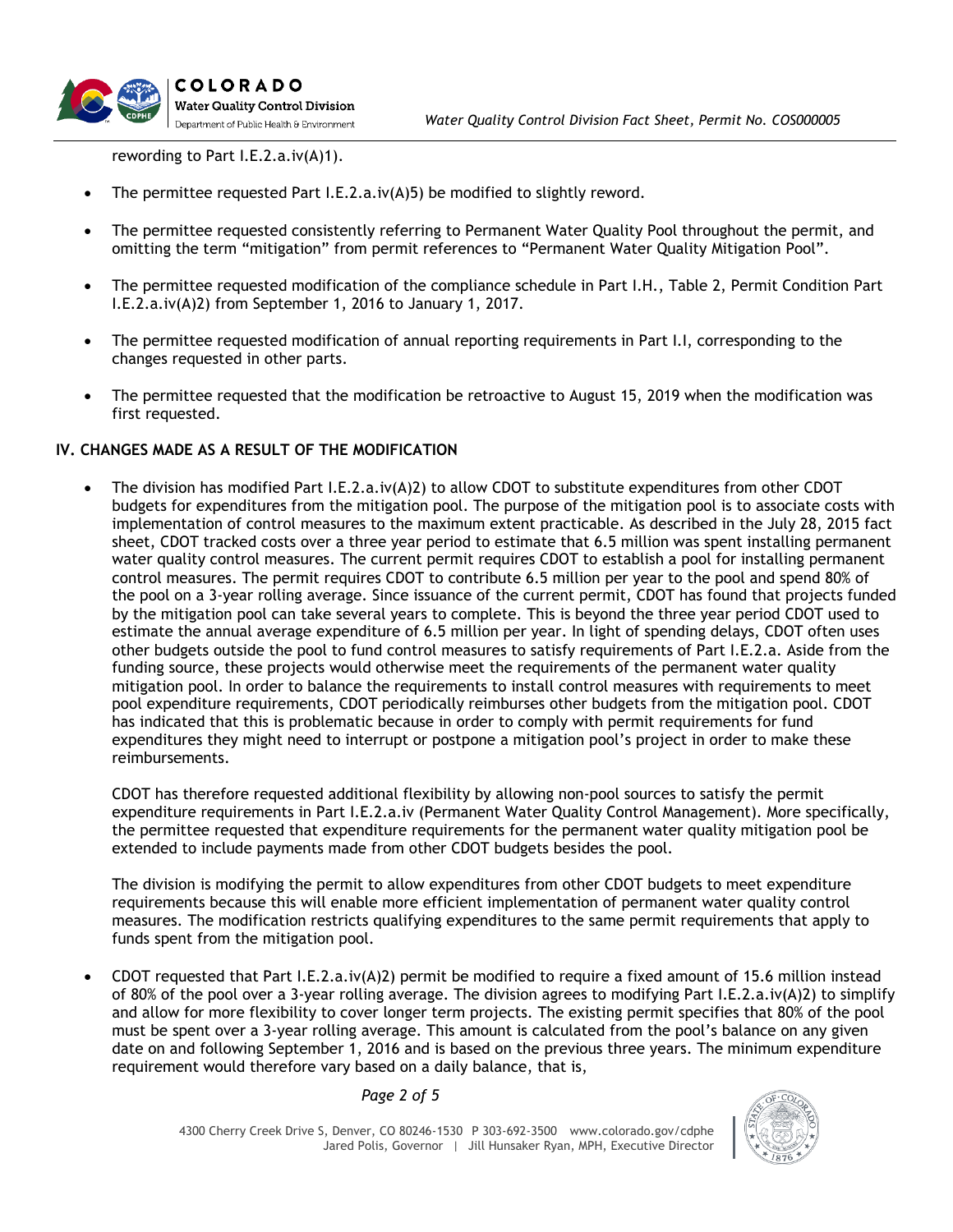

| minimum expenditure = | amount spent during the previous three year period $\div$<br>amount contributed to the pool during the previous three year period |
|-----------------------|-----------------------------------------------------------------------------------------------------------------------------------|
|                       | $\times 0.8$                                                                                                                      |

CDOT requested to change Part I.E.2.a.iv to require 15.6 million dollars be spent on a 3-year rolling average. This proposal was derived as follows:

6.5 million/yr. contributions required under the existing permit  $\times$  3 years = 19.5 million 19.85 million x 80% = 15.6 million

Note that this calculation assumes 80% of the pool contribution, rather than 80 percent of the pool balance is spent over three years. The division is modifying the permit to address CDOT's request because the division believes the added flexibility will help carry out more projects that take longer to complete. Although 15.6 million over three years is less than the existing minimum expenditure requirement, the accounting flexibility allowed by the modification is anticipated to result in CDOT expenditures to install control measures required by the permit that exceed this amount. Because contributions must eventually be spent on permanent water quality control measures, control measures will continue to be installed to the maximum extent practicable. Furthermore, this allowance is consistent with the original average expenditure estimations of 6.5 million over the three year study period. Upon further discussion, CDOT and the division agreed that the requirement to spend 15.6 million must be met as a minimum total expenditure over three years, rather than a 3-year rolling average as originally requested.

- CDOT has requested that the period for calculating expenditures be changed to a calendar year basis in order to align with the annual report period. The existing permit includes a compliance schedule date of September 1, 2016 for complying with the rolling 3-year annual average. On or after this date, for a given day the average expenditures over the previous three years must equal 80% of the contributions over the same period. The division agrees that modifying the dates of calculating expenditures would simplify compliance determination. The permit is therefore modified in Part I.E.2.a.iv(A)2) such that, beginning in 2020, for reporting of the three year total expenditures CDOT must calculate expenditures annually on a calendar year basis. As follows, for the period of January 1, 2018 through December 31, 2020, CDOT must spend 15.6 million from the pool or other CDOT budgets for permanent water quality control measures. CDOT is then required to spend 15.6 million between January 1, 2019 through December 31, 2021, and similarly for each year thereafter. Rather than expressing the requirement as a rolling average the permit requires 15.6 million total spent over the previous three years, to be calculated and documented once per calendar year.
- CDOT requested additional language to clarify that eligible pool expenditures may include those for purchase of right-of-way, environmental planning, and completing clearances. As described in the July 31 Fact Sheet:

[t]The data gathered included costs for permanent water quality control measure design and construction, right-of-way purchase, construction engineering, and other associated indirect costs such as environmental support, business office financial support efforts, and management oversight.

CDOT's proposed language to allow funds for purchase of right-of-way and completing clearances directly related to permanent water quality control measures is consistent with the basis of the estimated average of 6.5 million over a rolling 3 year period. Moreover, Part I.E.2.a.iv(A)6) of the existing permit, which, allows pool funds to be spent on environmental planning is moved into this requirement to improve concision.

 Permanent Water Quality Control Management, Recordkeeping. Parts I.E.2.b.iv. and related documentation in I.E.2.a.iv(A)3). Recordkeeping requirements are changed to reflect new funding sources. In particular, the

#### *Page 3 of 5*

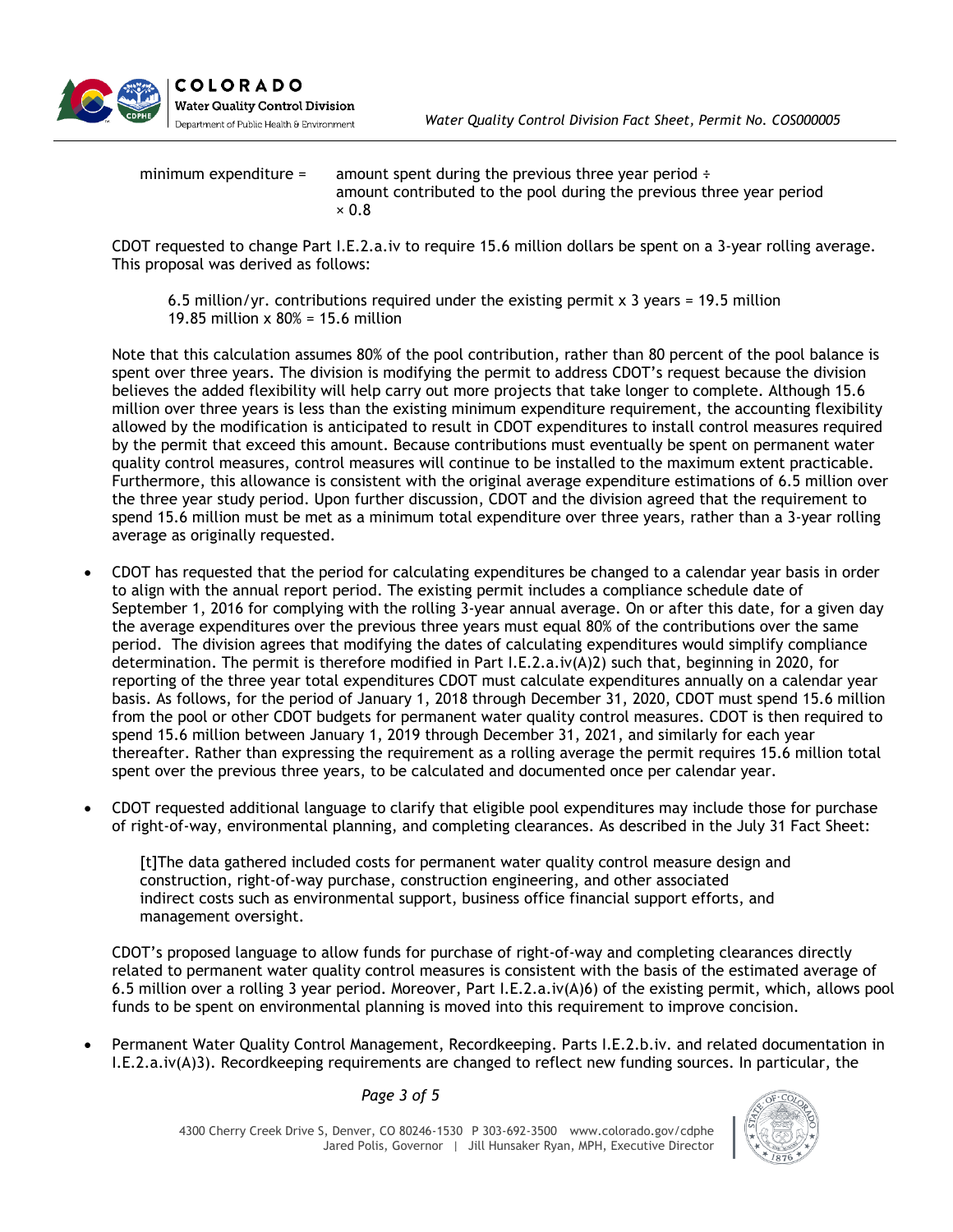

permit requires separate documentation of pool expenditures versus other budget expenditures. This information can be used by CDOT and the division to discern trends in funding sources.

- The division has incorporated some of the permittee's suggested permit language to improve clarity and concision. The division provided additional language edits to ensure clarity.
- The division modified the annual reporting language in Part I.I.1.g.ii(F) to require reporting of information necessary to determine compliance with modifications in Part I.E.2.a.iv.

#### <span id="page-3-0"></span>**V. REQUESTED CHANGES NOT MADE TO THE PERMIT**

- The division did not use all suggested language proposed by the permittee. The division retained terms consistent with the previous permit and edited suggested language for concision. For example, the permittee suggested omitting the term "Mitigation". The division does not believe the name change is necessary and may create inconsistency among other permit file documents. In addition, the permittee introduced a new acronym of "PWQ". This acronym is not used in other parts of the permit, therefore the division is not including it in the modified permit.
- Compliance Schedule. CDOT requested that the compliance schedule due date for Part I.E.2.a.iv(A)2) be changed from "Started September 1, 2016" to "Starting January 1, 2017" in order for dates to correspond to the annual report period. The division did not modify the compliance schedule because it is not necessary for the main content of the modification. However, the division included new language in Part I.E.2.a.iv(A)2) specifying periods for calculating compliance. See Part V, third bullet.
- CDOT requested to change the requirement to spend 80 percent of the mitigation pool as a 3-year rolling average to a requirement to spend 15.6 million dollars on a 3-year rolling average. The division agrees with CDOTs overall approach to the modification, but has included more precise language to describe the expenditure requirements. In particular, the permit is modified to require CDOT spend a *total* of 15.6 million dollars over the course of three years, to be calculated at the end of each calendar year. See Part V, third bullet.
- Retroactive Modification. In a January 28 email, CDOT requested that the modification be retroactive to the request date of August 15, 2019. Regulation 61.8(8)(e) states that "Except for minor modifications, the terms of the existing permit govern and are enforceable until the newly issued permit is formally modified or revoked and reissued following public notice." Pursuant to this direction, the division is not making the modification retroactive.

### <span id="page-3-1"></span>**VII. OPPORTUNITIES FOR ADMINISTRATIVE ADJUDICATION**

Once the final modified permit is issued, the applicant or any other person affected or aggrieved by the Division's final determination on the modification may demand an adjudicatory hearing within thirty (30) calendar days of the date of issuance on the conditions subject to modification, under 5 CCR 1002-61 (Colorado Discharge Permit System Regulations), Regulations 61.7 and 61.8(8)(g). Any request must comply with the Water Quality Control Act, 24-4-101, C.R.S., et seq. and the Water Quality Control Commission's regulations, including Regulation 61.7 and 5 CCR 1002-21 (Procedural Rules), Regulation 21.4(B). Failure to contest any term and condition of the permit in this request for an adjudicatory hearing constitutes consent to the condition by the permittee.

*Page 4 of 5*